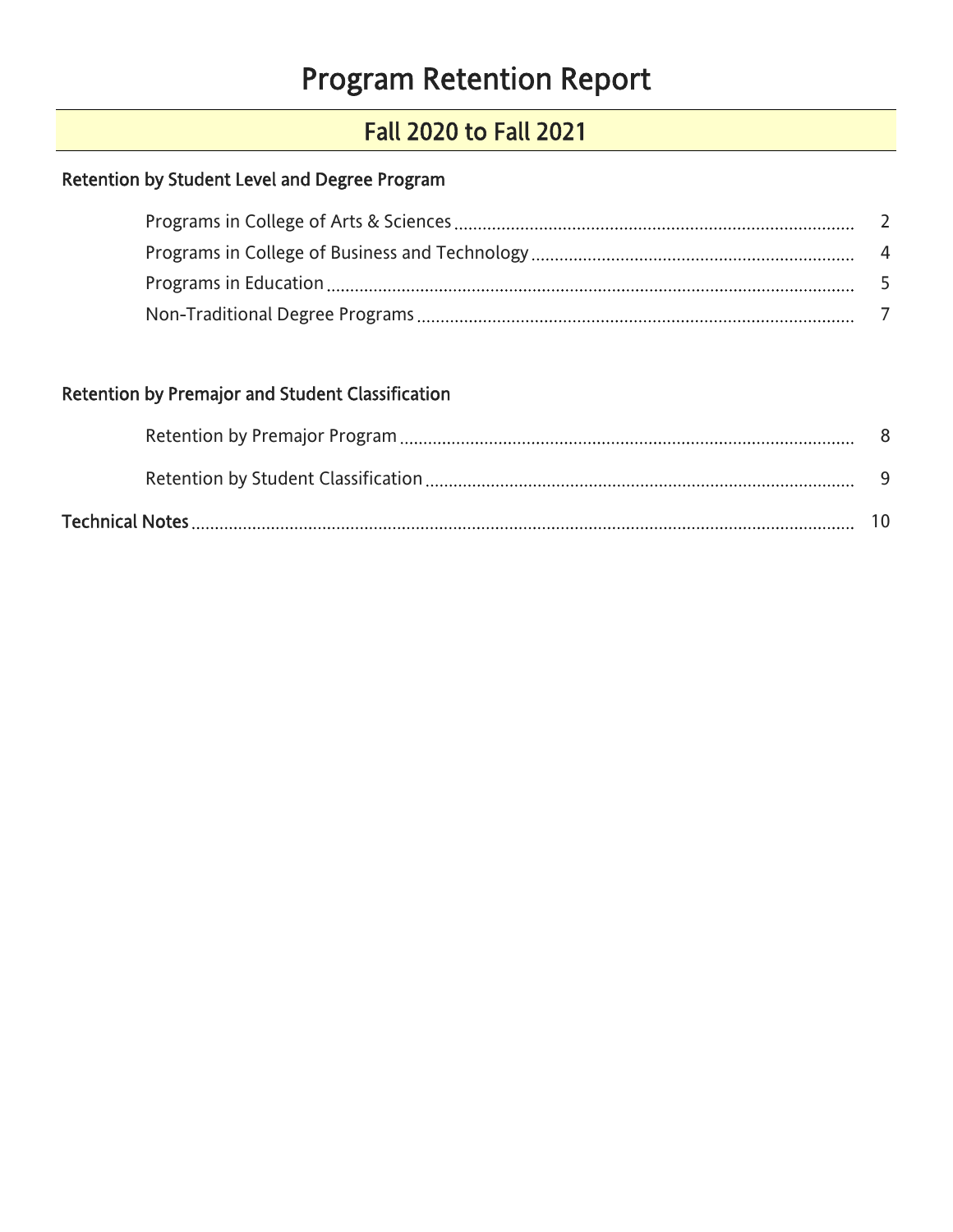### <span id="page-1-0"></span>[Back to Table of Contents](#page-0-0) Retention Rates of Students in College of Arts & Sciences Degree Programs

Fall 2020 to Fall 2021

#### Student Level: Undergraduate

| <b>Degree Program</b>                               | <b>Fall 2020</b><br><b>Enrollment</b> | AY2020-2021<br><b>Graduates</b> | <b>Fall 2021</b><br><b>Reenrolled</b> | Graduated/<br><b>Reenrolled</b> | <b>Retention</b><br><b>Rates</b> |
|-----------------------------------------------------|---------------------------------------|---------------------------------|---------------------------------------|---------------------------------|----------------------------------|
| B.A. in Anthropology                                | 19                                    | 7                               | 8                                     | 15                              | 78.9%                            |
| B.A. in Art                                         | 74                                    | 20                              | 42                                    | 62                              | 83.8%                            |
| B.A. in Communication, Media<br>& Theatre           | 157                                   | 55                              | 77                                    | 132                             | 84.1%                            |
| <b>B.A.</b> in Economics                            | 37                                    | 18                              | 15                                    | 33                              | 89.2%                            |
| B.A. in English                                     | 100                                   | 31                              | 41                                    | 72                              | 72.0%                            |
| <b>B.A.</b> in Environmental Studies                | 20                                    | $6\,$                           | 10                                    | 16                              | 80.0%                            |
| B.A. in Geography                                   | 9                                     | $\overline{4}$                  | $\overline{2}$                        | 6                               | 66.7%                            |
| <b>B.A.</b> in Global Studies                       | 14                                    | 9                               | 4                                     | 13                              | 92.9%                            |
| B.A. in History                                     | 92                                    | 29                              | 48                                    | 77                              | 83.7%                            |
| B.A. in Justice Studies                             | 133                                   | 42                              | 65                                    | 107                             | 80.5%                            |
| B.A. in Latina/o & Latin<br><b>American Studies</b> | 10                                    | 3                               | 3                                     | 6                               | 60.0%                            |
| <b>B.A.</b> in Mathematics                          | 87                                    | 50                              | 26                                    | 76                              | 87.4%                            |
| B.A. in Music                                       | 6                                     | $\overline{2}$                  | $\overline{3}$                        | 5                               | 83.3%                            |
| B.A. in Philosophy                                  | 25                                    | 8                               | 9                                     | 17                              | 68.0%                            |
| <b>B.A.</b> in Political Science                    | 61                                    | 11                              | 35                                    | 46                              | 75.4%                            |
| B.A. in Psychology                                  | 335                                   | 105                             | 166                                   | 271                             | 80.9%                            |
| B.A. in Sociology                                   | 68                                    | 19                              | 29                                    | 48                              | 70.6%                            |
| B.A. in Spanish                                     | 71                                    | 23                              | 37                                    | 60                              | 84.5%                            |
| B.A. in Women's and Gender<br><b>Studies</b>        | 6                                     | 3                               | $\overline{2}$                        | 5                               | 83.3%                            |
| B.F.A. in Graphic Design                            | 3                                     | 3                               | $\pmb{0}$                             | 3                               | 100.0%                           |
| B.S. in Biology                                     | 206                                   | 66                              | 104                                   | 170                             | 82.5%                            |
| B.S. in Chemistry                                   | 48                                    | 10                              | 29                                    | 39                              | 81.2%                            |
| B.S. in Earth Science                               | 13                                    | $\overline{2}$                  | $\overline{7}$                        | 9                               | 69.2%                            |
| <b>B.S. in Environmental Science</b>                | 18                                    | 5                               | 10                                    | 15                              | 83.3%                            |
| B.S. in Physics                                     | 18                                    | $\overline{4}$                  | 9                                     | 13                              | 72.2%                            |
| <b>Bachelor of Music</b>                            | 32                                    | 10                              | 17                                    | 27                              | 84.4%                            |
| <b>Bachelor of Social Work</b>                      | 242                                   | 101                             | 98                                    | 199                             | 82.2%                            |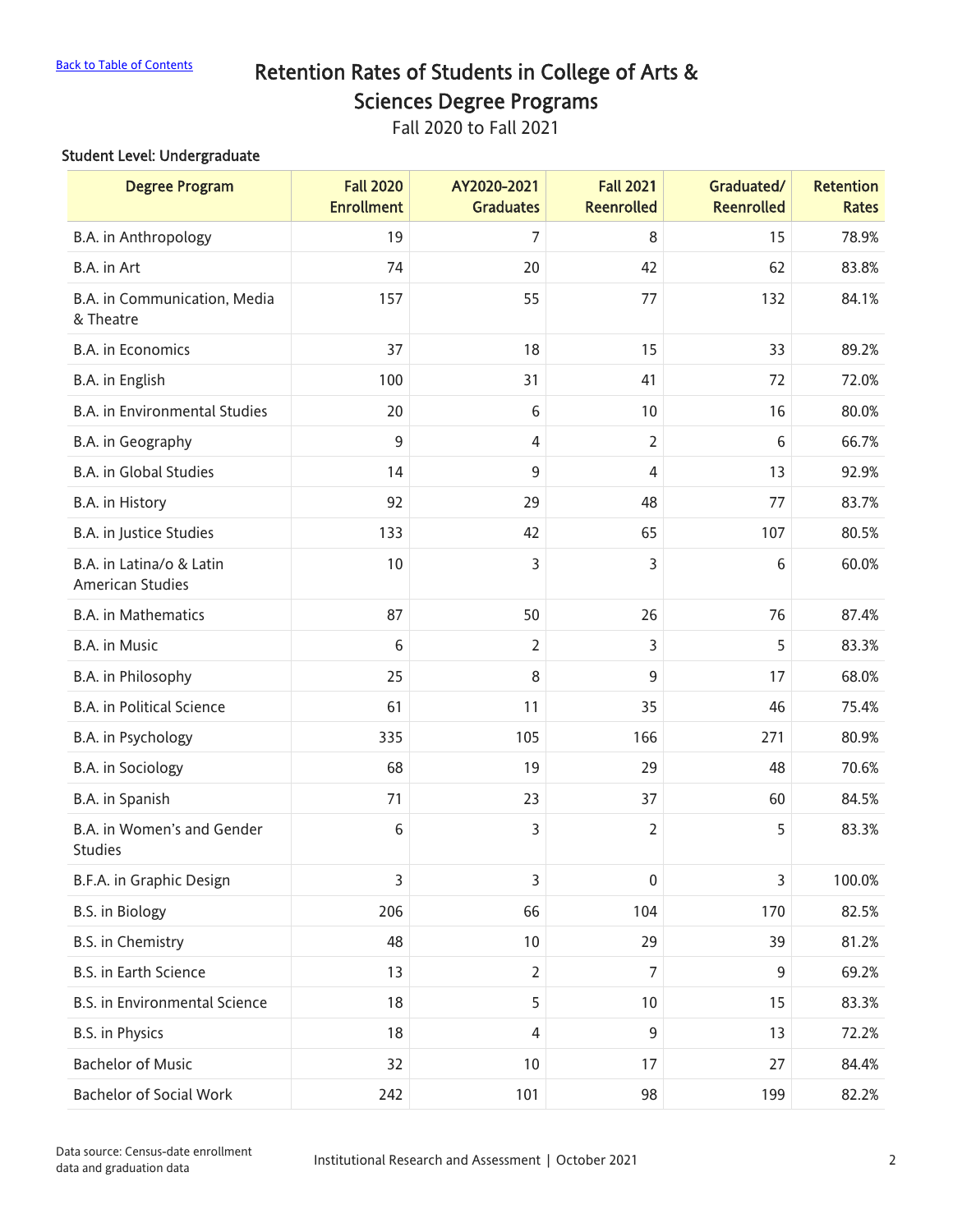# [Back to Table of Contents](#page-0-0) Retention Rates of Students in College of Arts & Sciences Degree Programs

Fall 2020 to Fall 2021

| Degree Program          | <b>Fall 2020</b>  | AY2020-2021      | <b>Fall 2021</b>  | Graduated/        | <b>Retention</b> |
|-------------------------|-------------------|------------------|-------------------|-------------------|------------------|
|                         | <b>Enrollment</b> | <b>Graduates</b> | <b>Reenrolled</b> | <b>Reenrolled</b> | <b>Rates</b>     |
| Undergraduate - Summary | .904              | 646              | 896               | 1,542             | 81.0%            |

#### Student Level: Graduate

| <b>Degree Program</b>                                      | <b>Fall 2020</b><br><b>Enrollment</b> | AY2020-2021<br><b>Graduates</b> | <b>Fall 2021</b><br><b>Reenrolled</b> | Graduated/<br><b>Reenrolled</b> | <b>Retention</b><br><b>Rates</b> |
|------------------------------------------------------------|---------------------------------------|---------------------------------|---------------------------------------|---------------------------------|----------------------------------|
| M.A. in Communication, Media &<br>Theatre                  | 19                                    | 12                              | 7                                     | 19                              | 100.0%                           |
| M.A. in English                                            | 28                                    | 7                               | 17                                    | 24                              | 85.7%                            |
| M.A. in Geography & Environmental<br><b>Studies</b>        | 23                                    | 8                               | 9                                     | 17                              | 73.9%                            |
| M.A. in Gerontology                                        | 10                                    | 1                               | 7                                     | 8                               | 80.0%                            |
| M.A. in History                                            | 16                                    | 6                               | 7                                     | 13                              | 81.2%                            |
| M.A. in Latin American Literatures &<br>Cultures           | 20                                    | 8                               | 10                                    | 18                              | 90.0%                            |
| M.A. in Linguistics                                        | 19                                    | 6                               | 7                                     | 13                              | 68.4%                            |
| M.A. in Music                                              | 28                                    | 6                               | 20                                    | 26                              | 92.9%                            |
| M.A. in Political Science                                  | 20                                    | 6                               | 10                                    | 16                              | 80.0%                            |
| M.A. in Teaching English as a<br>Second/Foreign Language   | 1                                     | $\mathbf 0$                     | $\mathbf 0$                           | 0                               | 0.0%                             |
| M.A. in Teaching English to Speakers of<br>Other Languages | 39                                    | $\overline{7}$                  | 17                                    | 24                              | 61.5%                            |
| M.S. in Biology                                            | 27                                    | 9                               | 15                                    | 24                              | 88.9%                            |
| M.S. in Chemistry                                          | 15                                    | 7                               | 8                                     | 15                              | 100.0%                           |
| M.S. in Mathematics                                        | 42                                    | 21                              | 13                                    | 34                              | 81.0%                            |
| Master of Social Work                                      | 136                                   | 58                              | 70                                    | 128                             | 94.1%                            |
| <b>Graduate - Summary</b>                                  | 443                                   | 162                             | 217                                   | 379                             | 85.6%                            |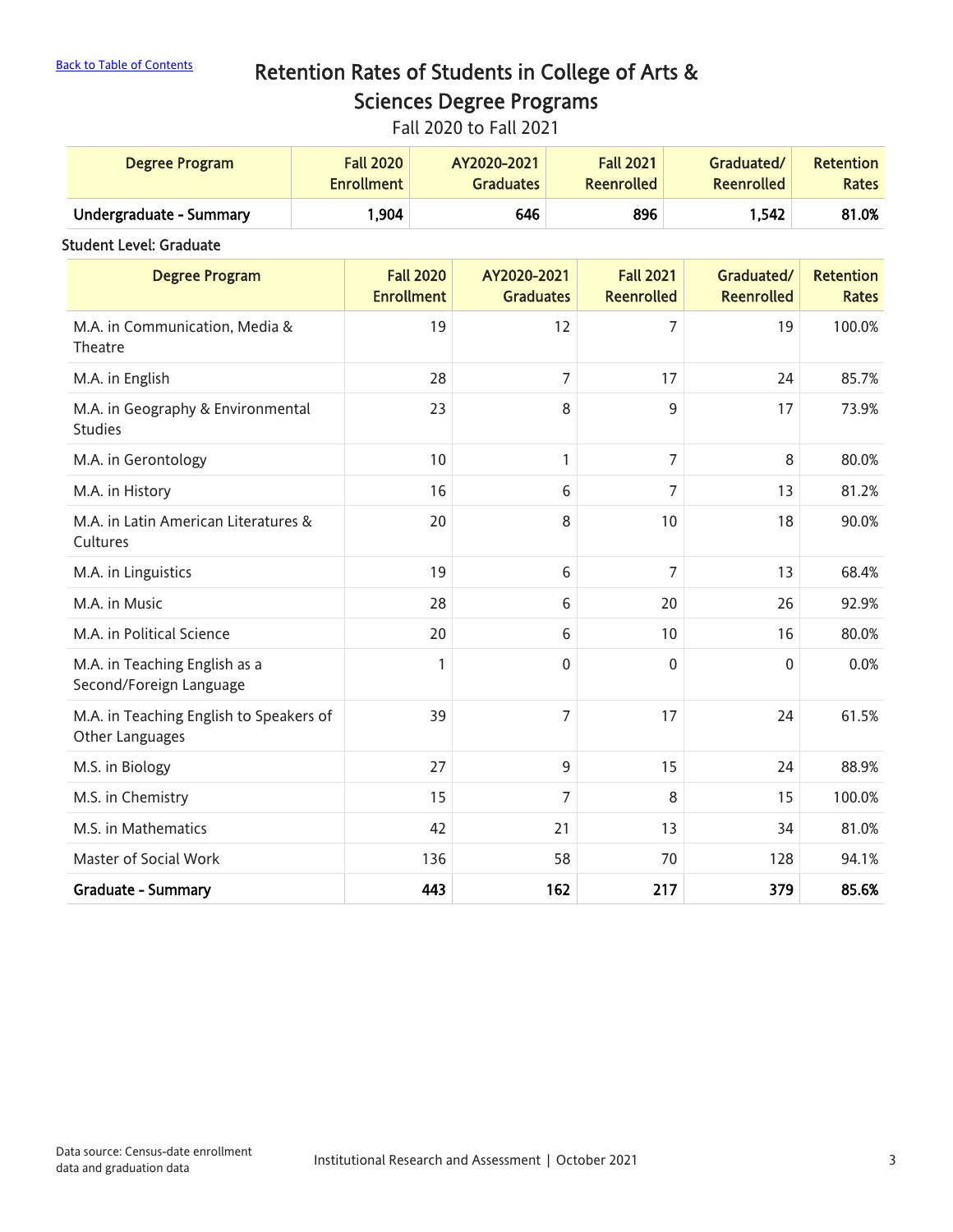### <span id="page-3-0"></span>[Back to Table of Contents](#page-0-0) Retention Rates of Students in College of Business and Technology Degree Programs

Fall 2020 to Fall 2021

#### Student Level: Undergraduate

| <b>Degree Program</b>                             | <b>Fall 2020</b><br><b>Enrollment</b> | AY2020-2021<br><b>Graduates</b> | <b>Fall 2021</b><br><b>Reenrolled</b> | Graduated/<br><b>Reenrolled</b> | <b>Retention</b><br><b>Rates</b> |
|---------------------------------------------------|---------------------------------------|---------------------------------|---------------------------------------|---------------------------------|----------------------------------|
| B.S. in Accounting                                | 129                                   | 62                              | 55                                    | 117                             | 90.7%                            |
| B.S. in Computer Science                          | 363                                   | 105                             | 201                                   | 306                             | 84.3%                            |
| B.S. in Finance                                   | 59                                    | 40                              | 14                                    | 54                              | 91.5%                            |
| <b>B.S. in General Business</b><br>Administration | 54                                    | 38                              | 15                                    | 53                              | 98.1%                            |
| B.S. in Management                                | 70                                    | 50                              | 16                                    | 66                              | 94.3%                            |
| B.S. in Marketing                                 | 43                                    | 30                              | 10 <sup>°</sup>                       | 40                              | 93.0%                            |
| Undergraduate - Summary                           | 718                                   | 325                             | 311                                   | 636                             | 88.6%                            |

#### Student Level: Graduate

| <b>Degree Program</b>                         | <b>Fall 2020</b><br><b>Enrollment</b> | AY2020-2021<br><b>Graduates</b> | <b>Fall 2021</b><br><b>Reenrolled</b> | Graduated/<br><b>Reenrolled</b> | <b>Retention</b><br><b>Rates</b> |
|-----------------------------------------------|---------------------------------------|---------------------------------|---------------------------------------|---------------------------------|----------------------------------|
| M.S. in Accounting                            | 49                                    | 14                              | 24                                    | 38                              | 77.6%                            |
| M.S. in Computer Science                      | 69                                    | 17                              | 34                                    | 51                              | 73.9%                            |
| Master of Business<br>Administration (M.B.A.) | 90                                    | 34                              | 46                                    | 80                              | 88.9%                            |
| <b>Graduate - Summary</b>                     | 208                                   | 65                              | 104                                   | 169                             | 81.2%                            |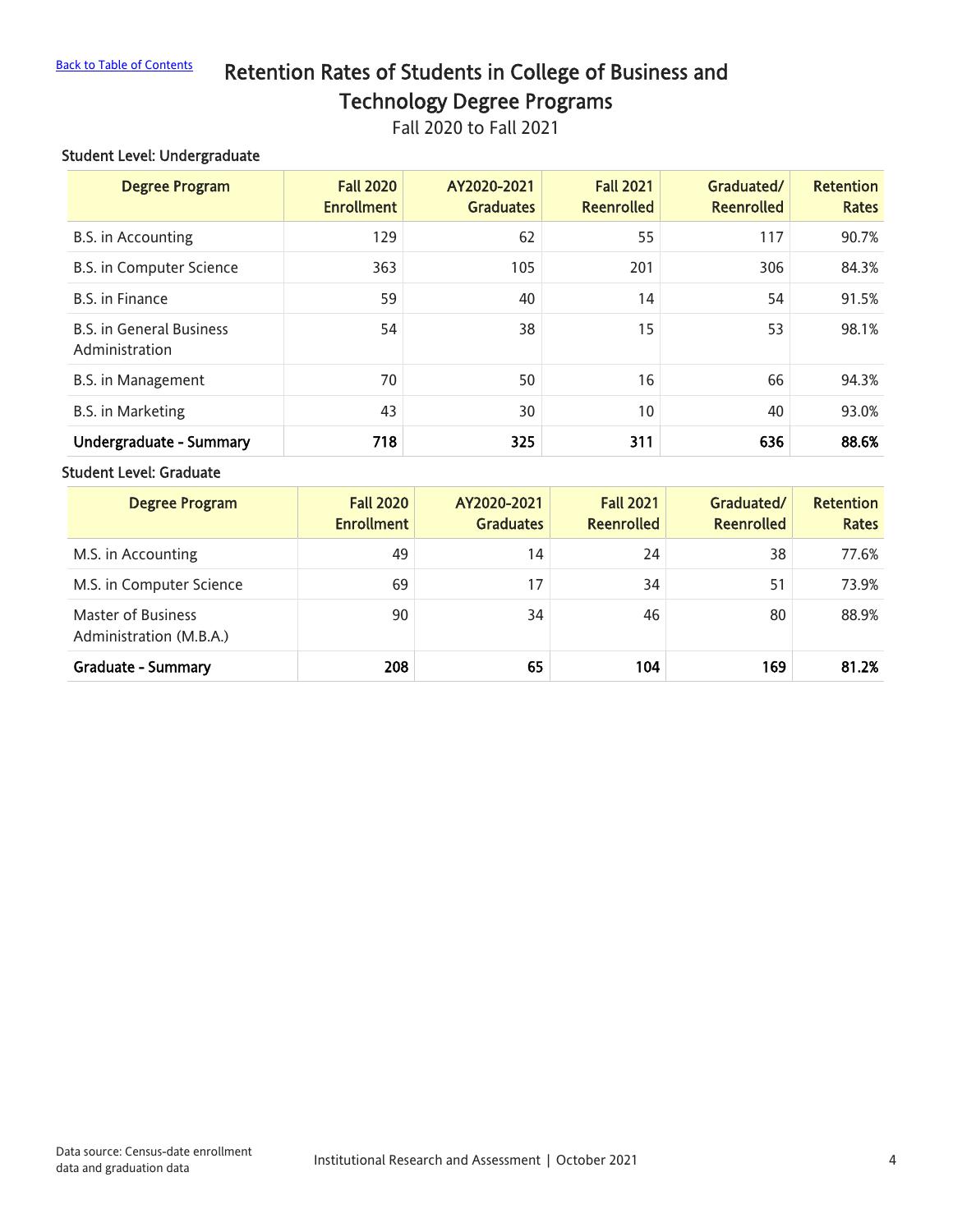# <span id="page-4-0"></span>[Back to Table of Contents](#page-0-0) Retention Rates of Students in Education Degree Programs

Fall 2020 to Fall 2021

#### Student Level: Undergraduate

| <b>Degree Program</b>                                | <b>Fall 2020</b><br><b>Enrollment</b> | AY2020-2021<br><b>Graduates</b> | <b>Fall 2021</b><br><b>Reenrolled</b> | Graduated/<br><b>Reenrolled</b> | <b>Retention</b><br><b>Rates</b> |
|------------------------------------------------------|---------------------------------------|---------------------------------|---------------------------------------|---------------------------------|----------------------------------|
| B.A. in Bilingual/Bicultural<br>Education-Elementary | 3                                     | 3                               | 0                                     | 3                               | 100.0%                           |
| B.A. in Early Childhood Education                    | 119                                   | 40                              | 69                                    | 109                             | 91.6%                            |
| B.A. in Elementary Education                         | 149                                   | 56                              | 86                                    | 142                             | 95.3%                            |
| <b>B.A.</b> in Human Resource<br>Development         | 97                                    | 43                              | 42                                    | 85                              | 87.6%                            |
| B.A. in Inner City Studies                           | 9                                     | 3                               | $\overline{2}$                        | 5                               | 55.6%                            |
| <b>B.A.</b> in Middle Level Education                | 27                                    | 6                               | 21                                    | 27                              | 100.0%                           |
| B.A. in Physical Education                           | 59                                    | 29                              | 28                                    | 57                              | 96.6%                            |
| B.A. in Special Education                            | 28                                    | 14                              | 12                                    | 26                              | 92.9%                            |
| B.S. in Community Health                             | 17                                    | 11                              | 6                                     | 17                              | 100.0%                           |
| <b>Undergraduate - Summary</b>                       | 508                                   | 205                             | 266                                   | 471                             | 92.7%                            |

#### Student Level: Graduate

| <b>Degree Program</b>                    | <b>Fall 2020</b><br><b>Enrollment</b> | AY2020-2021<br><b>Graduates</b> | <b>Fall 2021</b><br><b>Reenrolled</b> | Graduated/<br><b>Reenrolled</b> | <b>Retention</b><br><b>Rates</b> |
|------------------------------------------|---------------------------------------|---------------------------------|---------------------------------------|---------------------------------|----------------------------------|
| M.A in Urban Community Studies           | 12                                    | 4                               | 5                                     | 9                               | 75.0%                            |
| M.A. in Community and Teacher<br>Leaders | 23                                    | 12                              | 8                                     | 20                              | 87.0%                            |
| M.A. in Counseling                       | 110                                   | 19                              | 74                                    | 93                              | 84.5%                            |
| M.A. in Counseling (Rehabilitation)      | 28                                    | $\overline{2}$                  | 22                                    | 24                              | 85.7%                            |
| M.A. in Counseling (School)              | 61                                    | 12                              | 47                                    | 59                              | 96.7%                            |
| M.A. in Educational Leadership           | 110                                   | 65                              | 20                                    | 85                              | 77.3%                            |
| M.A. in Family Counseling                | 49                                    | 12                              | 32                                    | 44                              | 89.8%                            |
| M.A. in Human Resource<br>Development    | 25                                    | 8                               | 12                                    | 20                              | 80.0%                            |
| M.A. in Inner City Studies               | 4                                     | $\overline{2}$                  | $\Omega$                              | $\overline{2}$                  | 50.0%                            |
| M.A. in Literacy Education               | 47                                    | 19                              | 23                                    | 42                              | 89.4%                            |
| M.A. in Special Education                | 85                                    | 11                              | 67                                    | 78                              | 91.8%                            |
| M.A.T. Elementary Education              | 63                                    | 5                               | 48                                    | 53                              | 84.1%                            |
| M.A.T. in Early Childhood Education      | 1                                     | 1                               | $\mathbf{0}$                          | 1                               | 100.0%                           |
| M.A.T. in Elem & Middle School           | 1                                     | 0                               | $\mathbf{1}$                          | 1                               | 100.0%                           |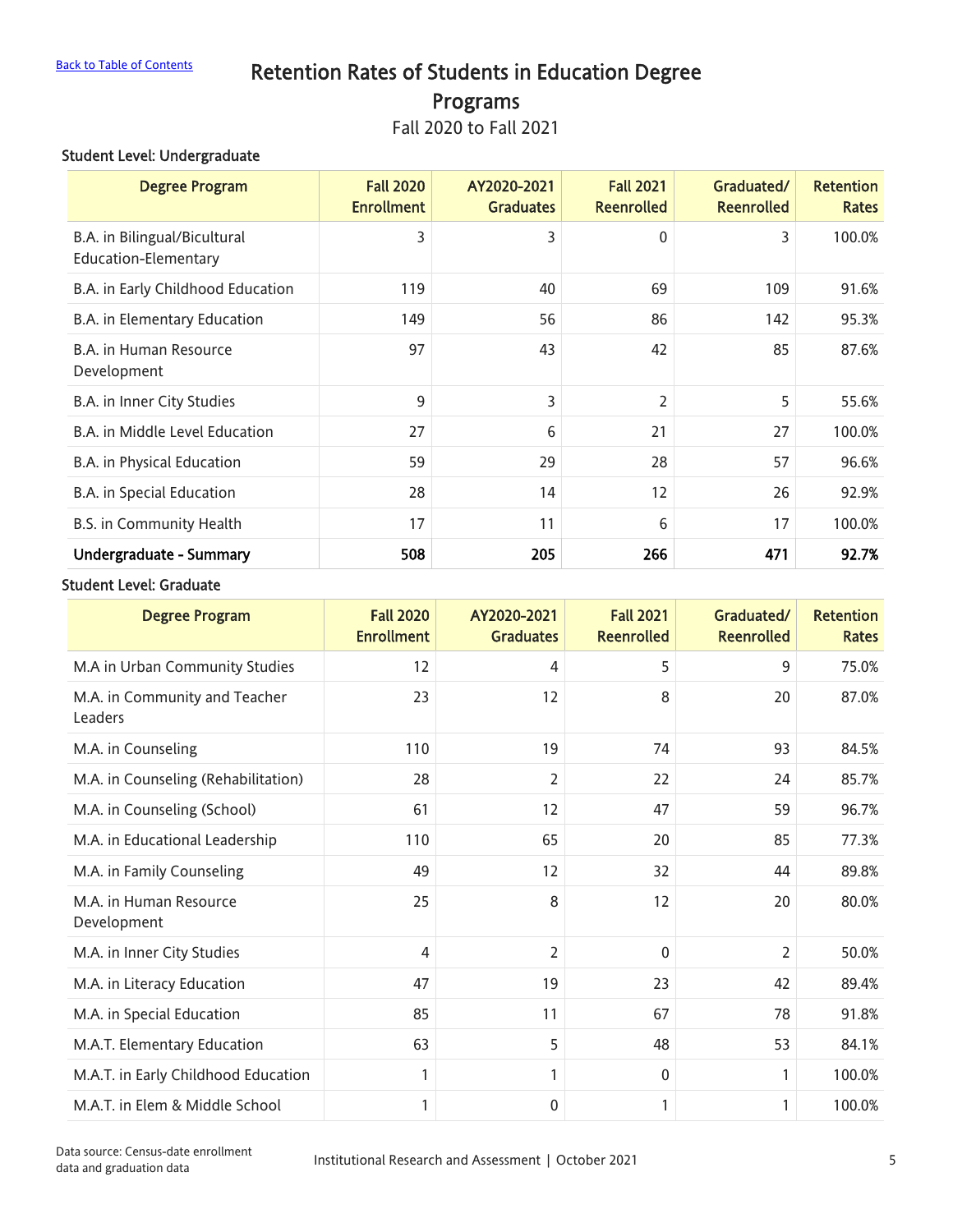# [Back to Table of Contents](#page-0-0) Retention Rates of Students in Education Degree Programs

Fall 2020 to Fall 2021

| <b>Degree Program</b>                                  | <b>Fall 2020</b><br><b>Enrollment</b> | AY2020-2021<br><b>Graduates</b> | <b>Fall 2021</b><br><b>Reenrolled</b> | Graduated/<br><b>Reenrolled</b> | <b>Retention</b><br><b>Rates</b> |
|--------------------------------------------------------|---------------------------------------|---------------------------------|---------------------------------------|---------------------------------|----------------------------------|
| M.A.T. in Secondary Education                          | 77                                    | 28                              | 40                                    | 68                              | 88.3%                            |
| M.A.T. Middle Level Education                          | 9                                     | 0                               | 8                                     | 8                               | 88.9%                            |
| M.S. in Exercise and Sport Science                     | 5                                     | 0                               | 4                                     | 4                               | 80.0%                            |
| M.S. in Exercise Science                               | 6                                     | 3                               | 3                                     | 6                               | 100.0%                           |
| M.S. in Instruction in Language Arts-<br>Secondary Ed. | 1                                     | 0                               | 0                                     | $\mathbf{0}$                    | 0.0%                             |
| M.S. in Special Education                              | 24                                    | 12                              | 10                                    | 22                              | 91.7%                            |
| M.S. in Teaching and Inquiry                           | 8                                     | 6                               | 2                                     | 8                               | 100.0%                           |
| Master of Public Health                                | 25                                    | $\mathbf 0$                     | 22                                    | 22                              | 88.0%                            |
| <b>Graduate - Summary</b>                              | 774                                   | 221                             | 448                                   | 669                             | 86.4%                            |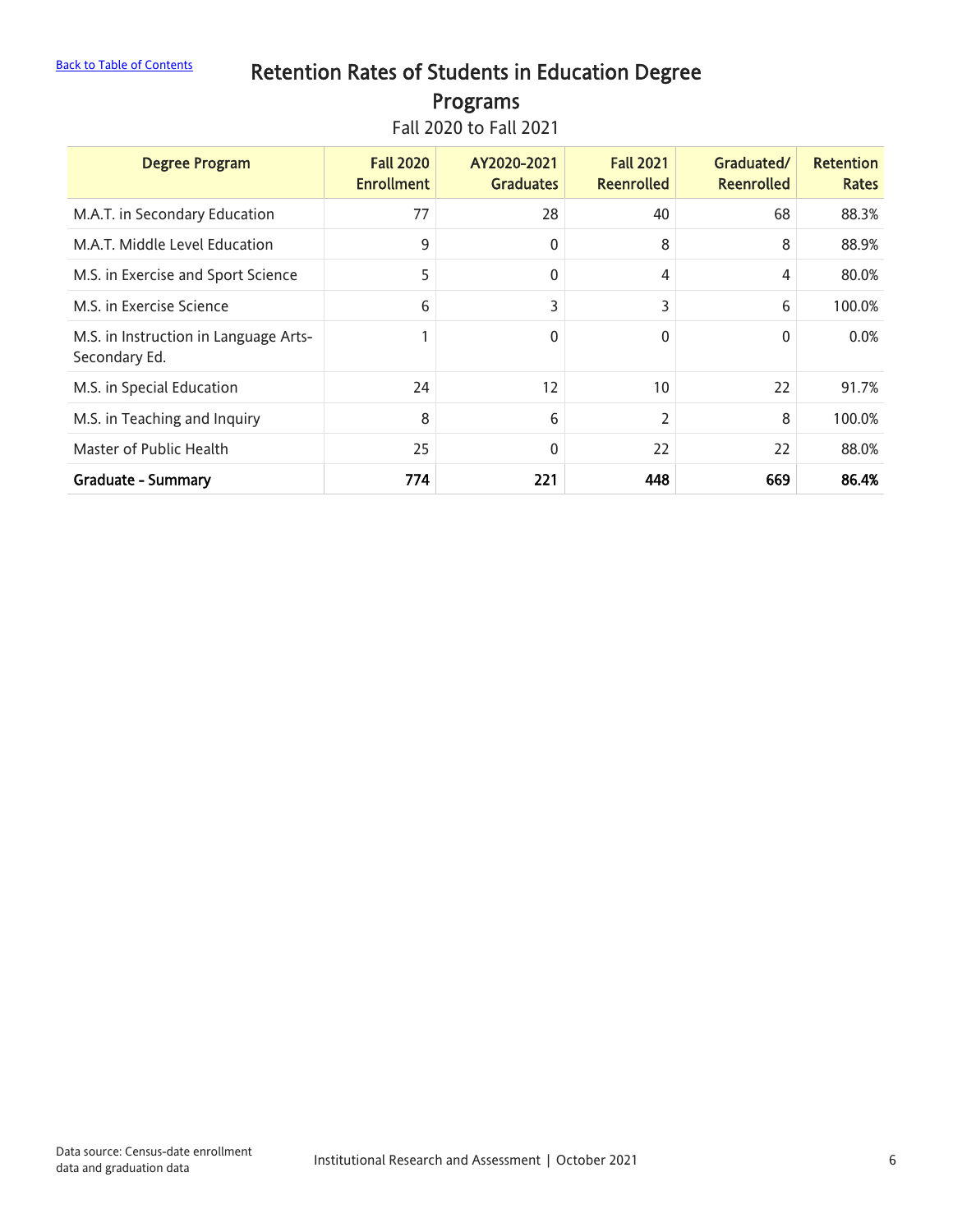# <span id="page-6-0"></span>[Back to Table of Contents](#page-0-0) Retention Rates of Students in Non-Traditional Degrees Degree Programs

Fall 2020 to Fall 2021

#### Student Level: Undergraduate

| <b>Degree Program</b>                              | <b>Fall 2020</b><br><b>Enrollment</b> | AY2020-2021<br><b>Graduates</b> | <b>Fall 2021</b><br><b>Reenrolled</b> | Graduated/<br><b>Reenrolled</b> | <b>Retention</b><br><b>Rates</b> |
|----------------------------------------------------|---------------------------------------|---------------------------------|---------------------------------------|---------------------------------|----------------------------------|
| B.A. in Interdisciplinary<br><b>Studies</b>        | 198                                   | 64                              | 82                                    | 146                             | 73.7%                            |
| B.A. or B.S. in University<br><b>Without Walls</b> | 24                                    | 9                               | 10                                    | 19                              | 79.2%                            |
| Undergraduate - Summary                            | 222                                   | 73                              | 92                                    | 165                             | 74.3%                            |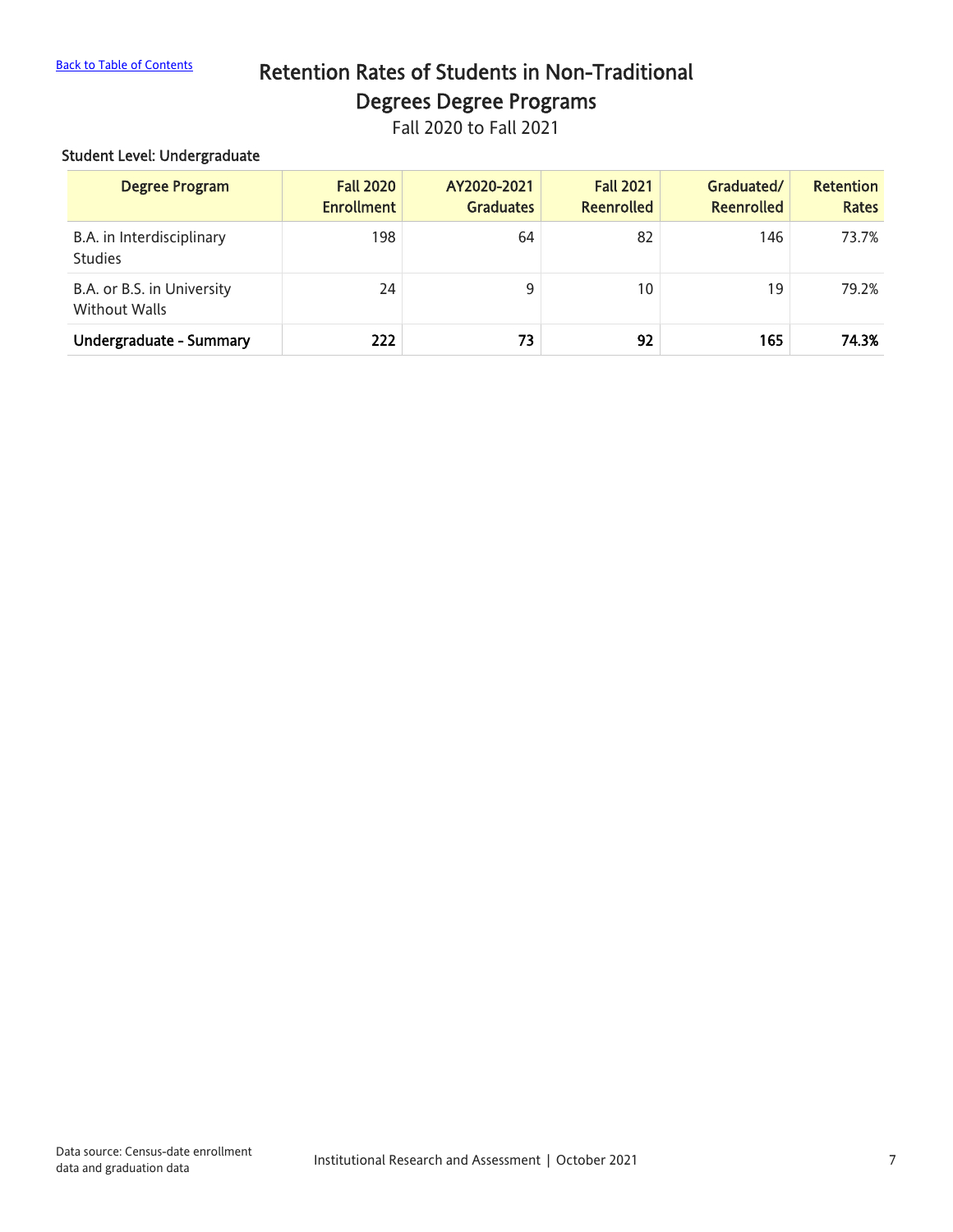# [Back to Table of Contents](#page-0-0) **Retention Rates by Premajor Program**

<span id="page-7-0"></span>Fall 2020 to Fall 2021

#### Programs in: College of Arts & Sciences

| <b>Pre-major Program</b>                | <b>Fall 2020</b><br><b>Enrollment</b> | AY2020-2021<br><b>Graduates</b> | <b>Fall 2021</b><br><b>Reenrolled</b> | Graduated/<br><b>Reenrolled</b> | <b>Retention</b><br><b>Rates</b> |
|-----------------------------------------|---------------------------------------|---------------------------------|---------------------------------------|---------------------------------|----------------------------------|
| Art K-12                                | 6                                     | 0                               | 4                                     | 4                               | 66.7%                            |
| <b>Graphic Design</b>                   | 44                                    | 6                               | 34                                    | 40                              | 90.9%                            |
| Sec Ed Cert Mathematics                 | $\overline{2}$                        | 0                               |                                       |                                 | 50.0%                            |
| Sec Ed Cert Music Ed K-12               | 4                                     | 0                               | 4                                     | 4                               | 100.0%                           |
| Sec Ed English                          | $\overline{2}$                        |                                 | 0                                     |                                 | 50.0%                            |
| Spanish K-12                            | 3                                     | 0                               | 3                                     | 3                               | 100.0%                           |
| College of Arts & Sciences -<br>Summary | 61                                    | 7                               | 46                                    | 53                              | 86.9%                            |

#### Programs in: College of Business and Technology

| <b>Pre-major Program</b>                                      | <b>Fall 2020</b><br><b>Enrollment</b> | AY2020-2021<br><b>Graduates</b> | <b>Fall 2021</b><br><b>Reenrolled</b> | Graduated/<br><b>Reenrolled</b> | <b>Retention</b><br><b>Rates</b> |
|---------------------------------------------------------------|---------------------------------------|---------------------------------|---------------------------------------|---------------------------------|----------------------------------|
| Accounting                                                    | 84                                    | 10 <sup>°</sup>                 | 62                                    | 72                              | 85.7%                            |
| Finance                                                       | 56                                    | 7                               | 38                                    | 45                              | 80.4%                            |
| <b>General Business Admin</b>                                 | 63                                    | 7                               | 41                                    | 48                              | 76.2%                            |
| Management                                                    | 84                                    | 8                               | 61                                    | 69                              | 82.1%                            |
| Marketing                                                     | 59                                    | 10                              | 38                                    | 48                              | 81.4%                            |
| <b>College of Business and</b><br><b>Technology - Summary</b> | 346                                   | 42                              | 240                                   | 282                             | 81.5%                            |

#### Programs in: Education

| <b>Pre-major Program</b>          | <b>Fall 2020</b><br><b>Enrollment</b> | AY2020-2021<br><b>Graduates</b> | <b>Fall 2021</b><br><b>Reenrolled</b> | Graduated/<br><b>Reenrolled</b> | <b>Retention</b><br><b>Rates</b> |
|-----------------------------------|---------------------------------------|---------------------------------|---------------------------------------|---------------------------------|----------------------------------|
| <b>Community Health</b>           |                                       | $\Omega$                        |                                       | $\overline{2}$                  | 100.0%                           |
| Early Childhood Educ              |                                       | $\Omega$                        |                                       | 1                               | 50.0%                            |
| <b>Elementary Educ</b><br>General |                                       | $\Omega$                        |                                       | 2                               | 100.0%                           |
| Physical Educ K-12                | ำ                                     | $\Omega$                        |                                       | $\mathbf{1}$                    | 50.0%                            |
| <b>Special Education</b>          | 11                                    |                                 |                                       | 8                               | 72.7%                            |
| <b>Education - Summary</b>        | 19                                    |                                 | 13                                    | 14                              | 73.7%                            |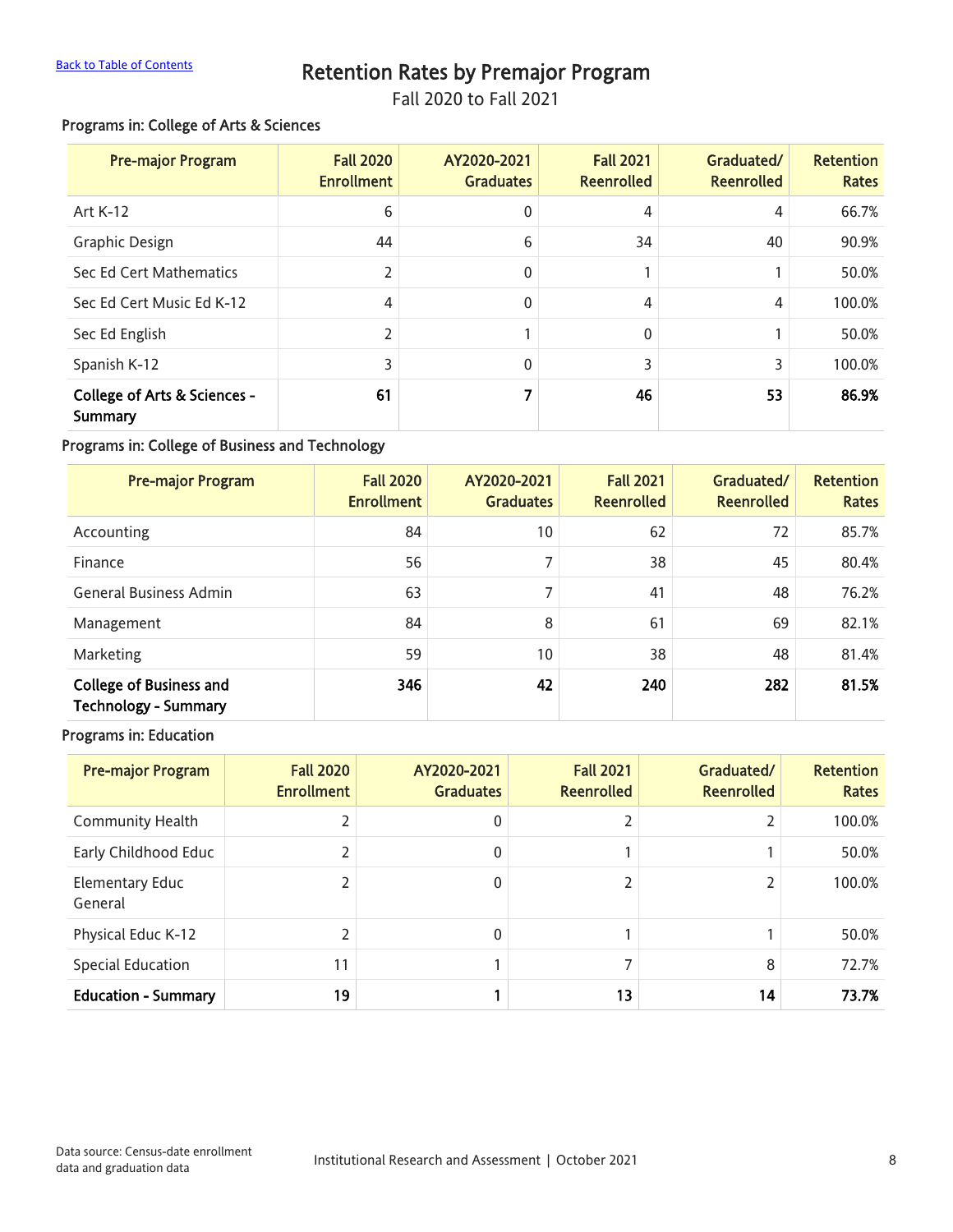## <span id="page-8-0"></span>[Back to Table of Contents](#page-0-0) Retention Rates by Student Classification

Fall 2020 to Fall 2021

#### Retention by Student Classification for: Declared Undergraduate

| <b>Student Clasification</b>        | <b>Fall 2020</b><br><b>Enrollment</b> | AY2020-2021<br><b>Graduates</b> | <b>Fall 2021</b><br><b>Reenrolled</b> | Graduated/<br><b>Reenrolled</b> | <b>Retention</b><br><b>Rates</b> |
|-------------------------------------|---------------------------------------|---------------------------------|---------------------------------------|---------------------------------|----------------------------------|
| Freshmen                            | 67                                    |                                 | 49                                    | 50                              | 74.6%                            |
| Sophomore                           | 262                                   | 4                               | 193                                   | 197                             | 75.2%                            |
| Junior                              | 1.006                                 | 69                              | 759                                   | 828                             | 82.3%                            |
| Senior                              | 1,878                                 | 1,111                           | 514                                   | 1,625                           | 86.5%                            |
| Declared Undergraduate -<br>Summary | 3,213                                 | 1,185                           | 1,515                                 | 2,700                           | 84.0%                            |

#### Retention by Student Classification for: Undeclared Undergraduate

| <b>Student Clasification</b>          | <b>Fall 2020</b><br><b>Enrollment</b> | AY2020-2021<br><b>Graduates</b> | <b>Fall 2021</b><br><b>Reenrolled</b> | Graduated/<br><b>Reenrolled</b> | <b>Retention</b><br><b>Rates</b> |
|---------------------------------------|---------------------------------------|---------------------------------|---------------------------------------|---------------------------------|----------------------------------|
| Freshmen                              | 693                                   | 0                               | 420                                   | 420                             | 60.6%                            |
| Sophomore                             | 403                                   | 0                               | 302                                   | 302                             | 74.9%                            |
| Junior                                | 588                                   | 10                              | 413                                   | 423                             | 71.9%                            |
| Senior                                | 273                                   | 64                              | 132                                   | 196                             | 71.8%                            |
| Unclassified Undergrads               | 50                                    | 0                               | 9                                     | 9                               | 18.0%                            |
| Undeclared Undergraduate -<br>Summary | 2,007                                 | 74                              | 1,276                                 | 1,350                           | 67.3%                            |

NOTE: Undeclared undergraduates include degree-seeking students (program code D399 and pre-majors) and non-degree-seeking students-at-large (program code A000) who were enrolled by the census date in the fall term of the specified academic year.